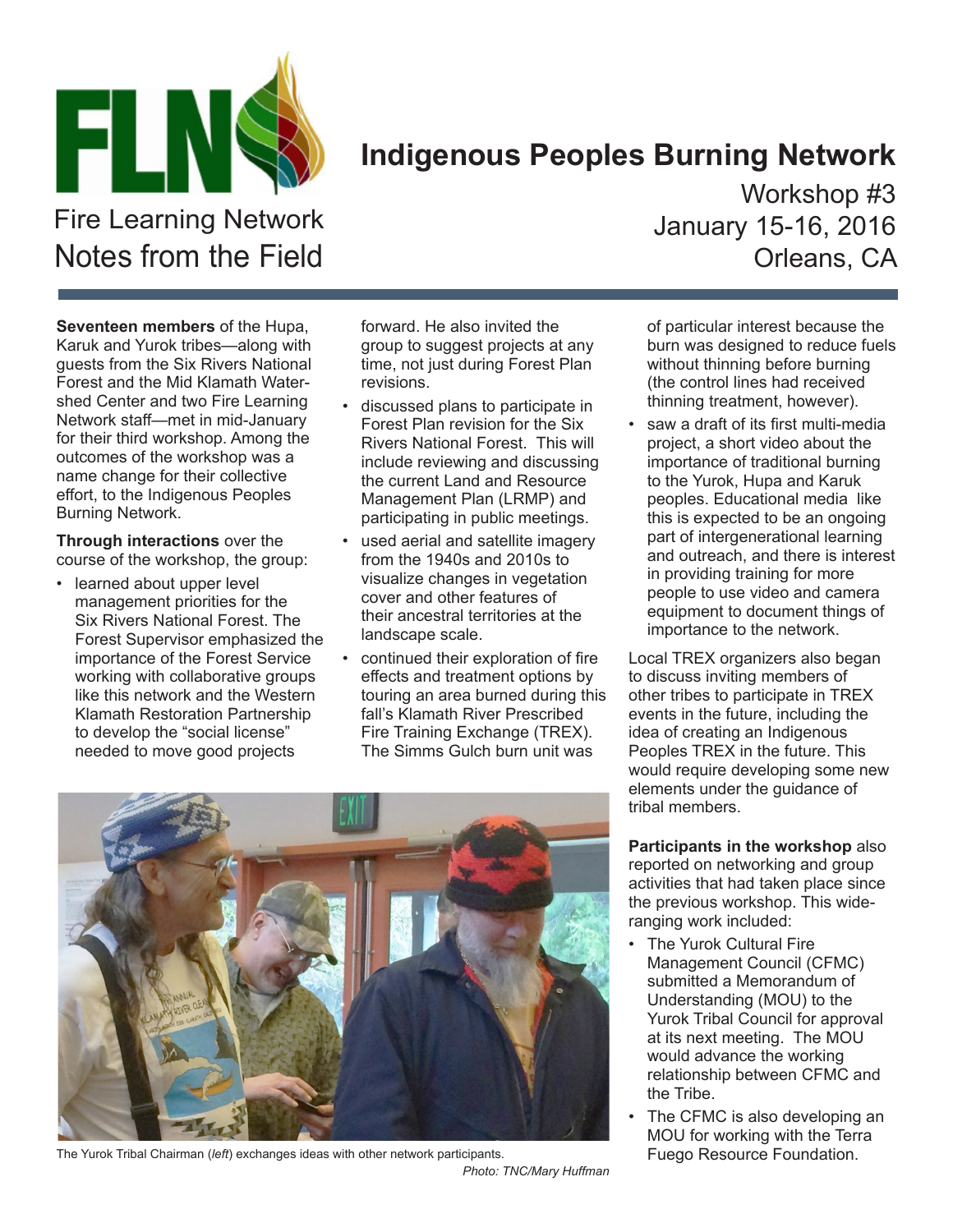

## **Framework for Developing Traditional Fire Practitioners in a Contemporary Context**

This diagram illustrates how local programs and activities provide networking opportunities at each life stage in the development of traditional Yurok, Hupa and Karuk fire practitioners in a contemporary context.

Maintaining traditional fire culture is an inter-generational endeavor that requires lifelong investment by the practitioners and the community. Restoration of local fire culture will require the Yurok-Hupa-Karuk IPBN to develop a support network for each stage of life.

- Members of the Yurok Tribal Council are considering refreshing the tribe's forest management plan to include traditional burning and burning for forest health. The Department of Natural Resources of the Karuk Tribe will share its Eco-cultural Resource Management Plan as a resource.
- The Karuk Tribe and leadership of the Klamath National Forest are working to connect the Karuk's Eco-cultural Resource Management Plan with the

forest's Land and Resource Management Plan. Authority for this arises from the MOU for the Katimiin Cultural Management Area and adjacent landscapes, the Orleans Somes Bar Community Wildfire Protection Plan, and Federal Land Management and Policy Act.

The Hoopa Fire Department is working with the Hoopa Valley High School and the District Coordinator for Indian Education to offer a class in wildland

fire. The class will include elements of both traditional and contemporary fire management, and successful completion of the course will provide students with the classroom portion of training needed for certification and eligibility for employment as a basic federal firefighter.

Burn unit selection for the spring Yurok TREX is underway, with planned burn dates of April 3-8; the dates are flexible and dependent on the weather.